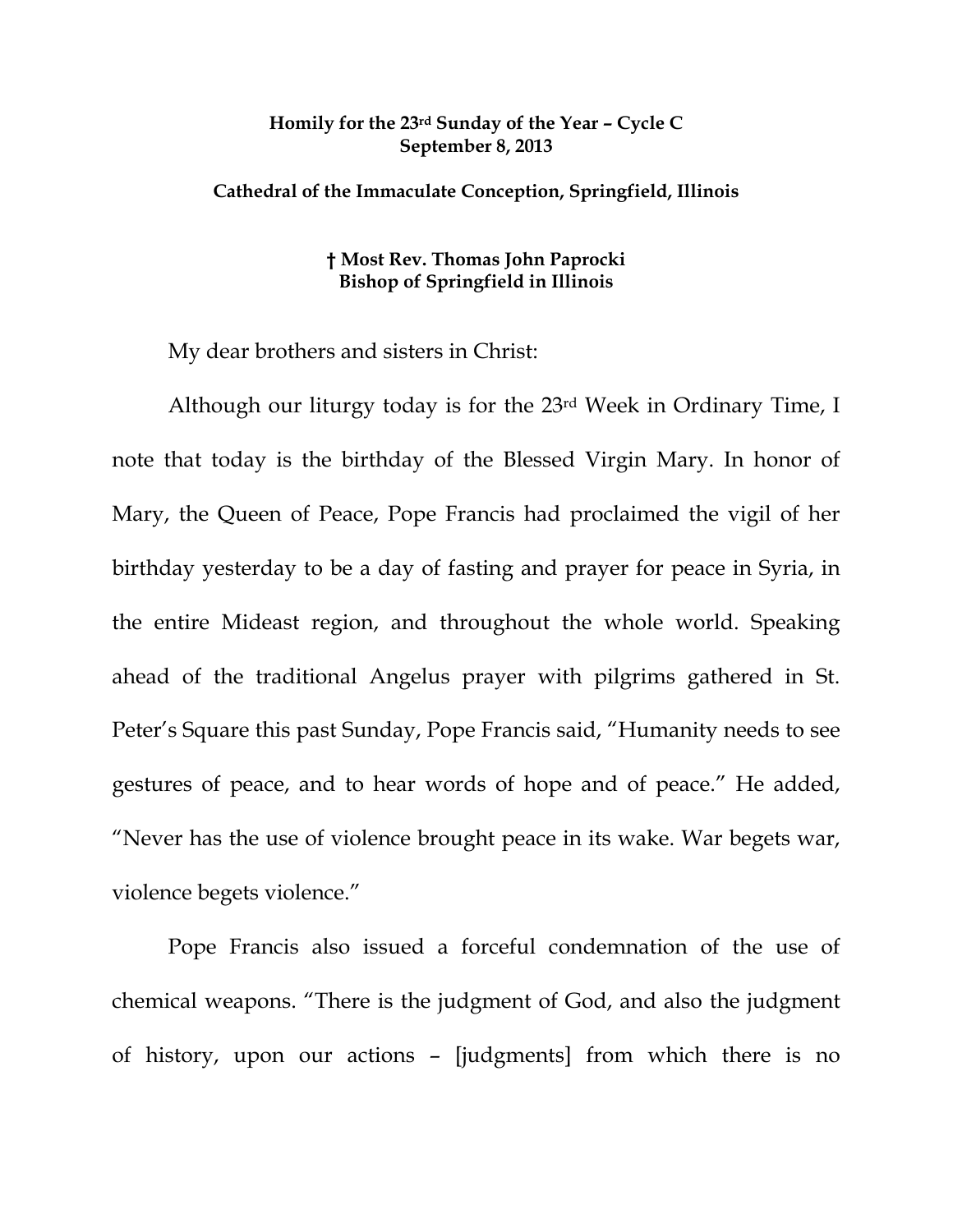escaping." He called on all parties to conflicts to pursue negotiations, and urged the international community to take concrete steps to end conflicts, especially the war in Syria. "1

As the G20 Summit convened at the Constantine Palace in Saint Petersburg, Russia, this past week on the 5<sup>th</sup> and 6<sup>th</sup> of September, Pope Francis sent a letter to Russian President Vladimir Putin, in his capacity as host of the summit. Present for the G20 Summit were the heads of government or heads of state from 20 major economies, including President Barack Obama of the United States. Because of significance of the Holy Father's plea for peace to these world leaders, I share the text of the letter with you as follows:

To His Excellency Mr. Vladimir Putin President of the Russian Federation

In the course of this year, you have the honor and the responsibility of presiding over the Group of the twenty largest economies in the world. . . . In today's highly interdependent context, a global financial framework with its own just and clear rules is required in order to achieve a more equitable and fraternal world, in which it is possible to overcome hunger, ensure decent employment and housing for all, as well as essential healthcare. Your presidency of the G20 this year has committed itself to consolidating the reform of the international financial organizations and to achieving a consensus on financial standards suited to today's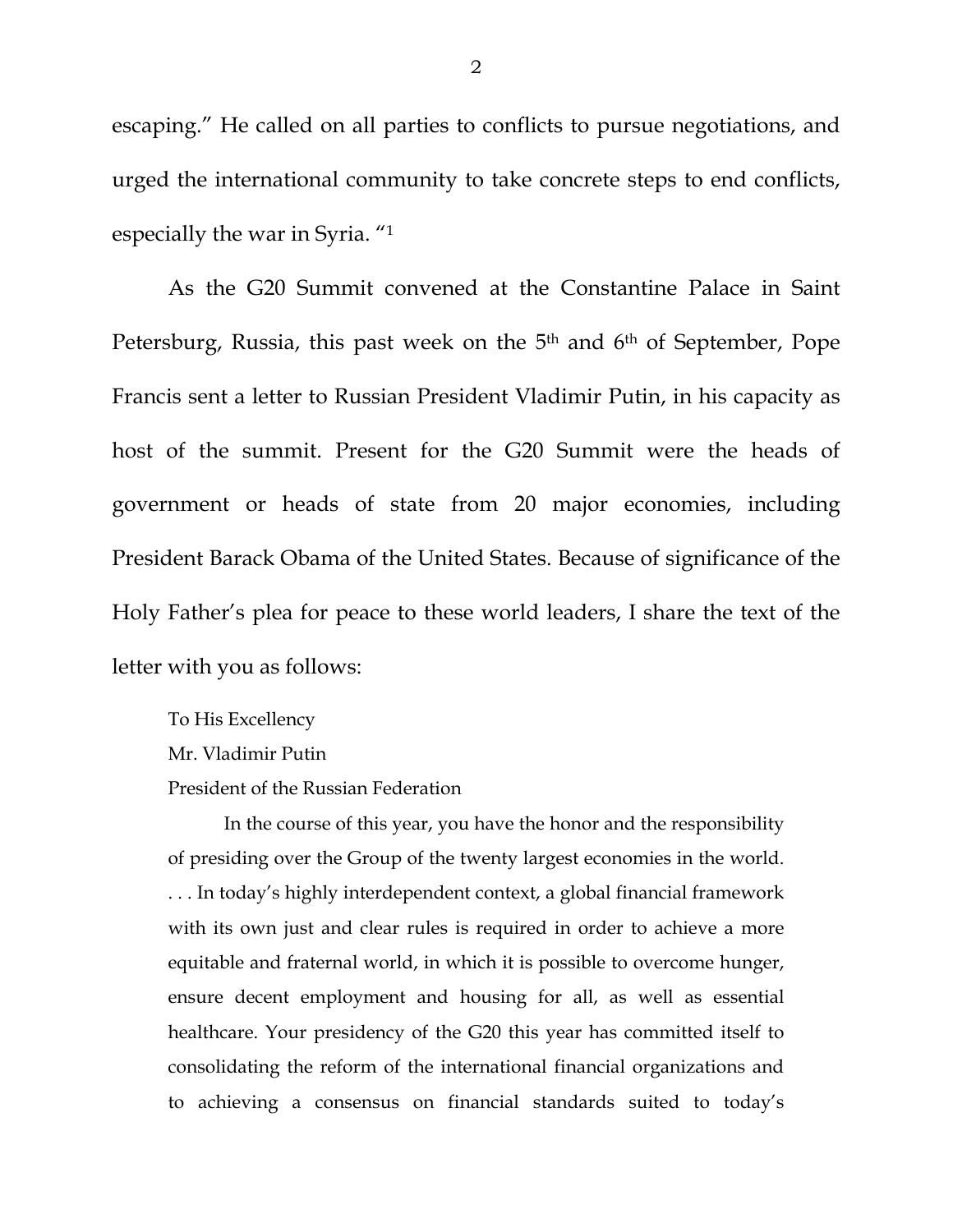circumstances. However, the world economy will only develop if it allows a dignified way of life for all human beings, from the eldest to the unborn child, not just for citizens of the G20 member states but for every inhabitant of the earth, even those in extreme social situations or in the remotest places.

From this standpoint, it is clear that, for the world's peoples, armed conflicts are always a deliberate negation of international harmony, and create profound divisions and deep wounds which require many years to heal. Wars are a concrete refusal to pursue the great economic and social goals that the international community has set itself, as seen, for example, in the Millennium Development Goals. Unfortunately, the many armed conflicts which continue to afflict the world today present us daily with dramatic images of misery, hunger, illness and death. Without peace, there can be no form of economic development. Violence never begets peace, the necessary condition for development.

The meeting of the Heads of State and Government of the twenty most powerful economies, with two-thirds of the world's population and ninety per cent of global GDP, does not have international security as its principal purpose. Nevertheless, the meeting will surely not forget the situation in the Middle East and particularly in Syria. It is regrettable that, from the very beginning of the conflict in Syria, one-sided interests have prevailed and in fact hindered the search for a solution that would have avoided the senseless massacre now unfolding. The leaders of the G20 cannot remain indifferent to the dramatic situation of the beloved Syrian people which has lasted far too long, and even risks bringing greater suffering to a region bitterly tested by strife and needful of peace. To the leaders present, to each and every one, I make a heartfelt appeal for them to help find ways to overcome the conflicting positions and to lay aside the futile pursuit of a military solution. Rather, let there be a renewed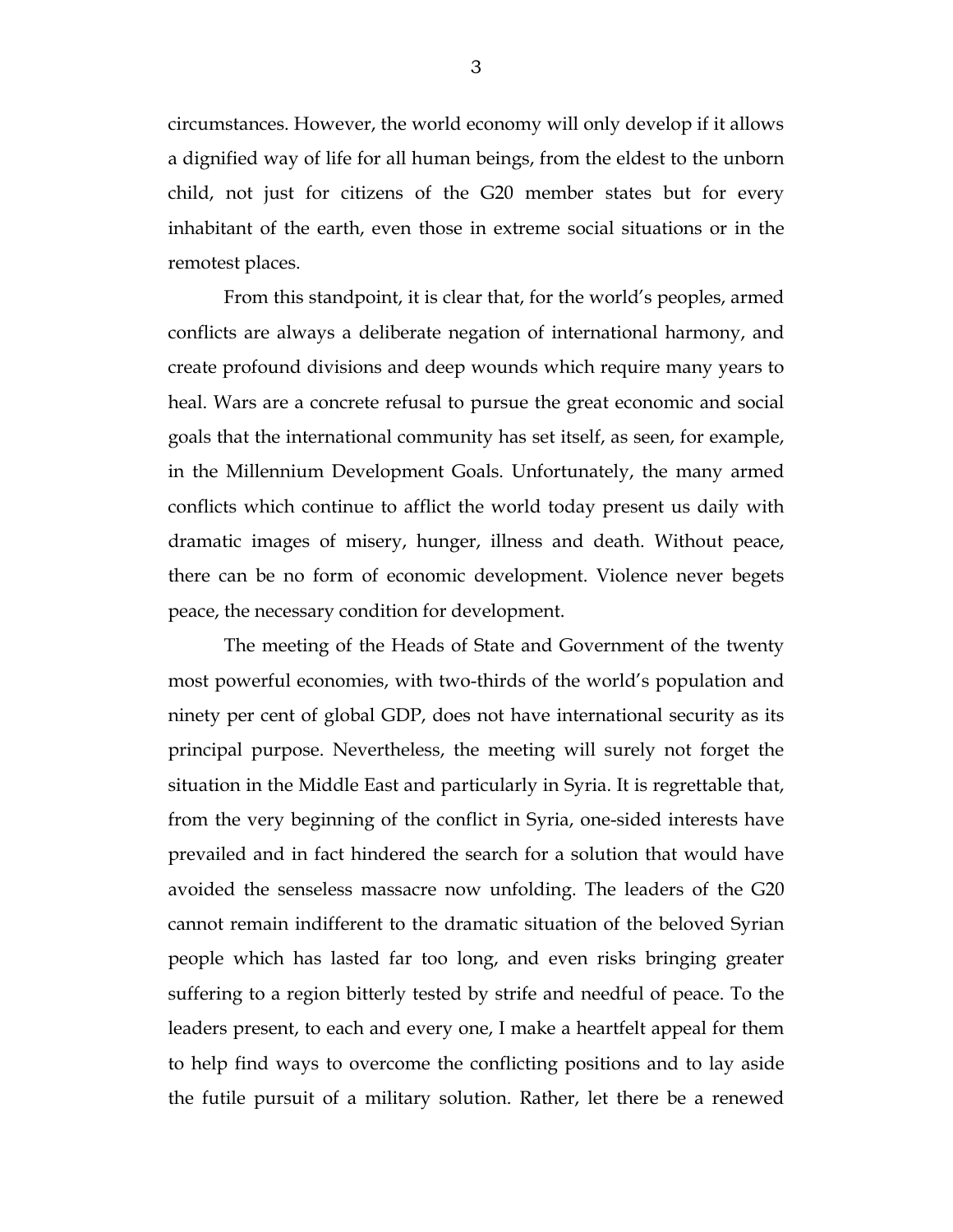commitment to seek, with courage and determination, a peaceful solution through dialogue and negotiation of the parties, unanimously supported by the international community. Moreover, all governments have the moral duty to do everything possible to ensure humanitarian assistance to those suffering because of the conflict, both within and beyond the country's borders.

Mr. President, in the hope that these thoughts may be a valid spiritual contribution to your meeting, I pray for the successful outcome of the G20's work on this occasion. I invoke an abundance of blessings upon the Summit in Saint Petersburg, upon the participants and the citizens of the member states, and upon the work and efforts of the 2013 Russian Presidency of the G20.

While requesting your prayers, I take this opportunity to assure you, Mr. President, of my highest consideration.

From the Vatican, 4 September 2013 (Signed) Francis2

Cardinal Timothy Dolan, President, USCCB, and Bishop Richard E. Pates, Chairman, USCCB Committee on International Justice and Peace, also issued a statement about the planned military strike against Syria, saying, "the path of dialogue and negotiation between all components of Syrian society, with the support of the international community, is the only option to put an end to the conflict."3